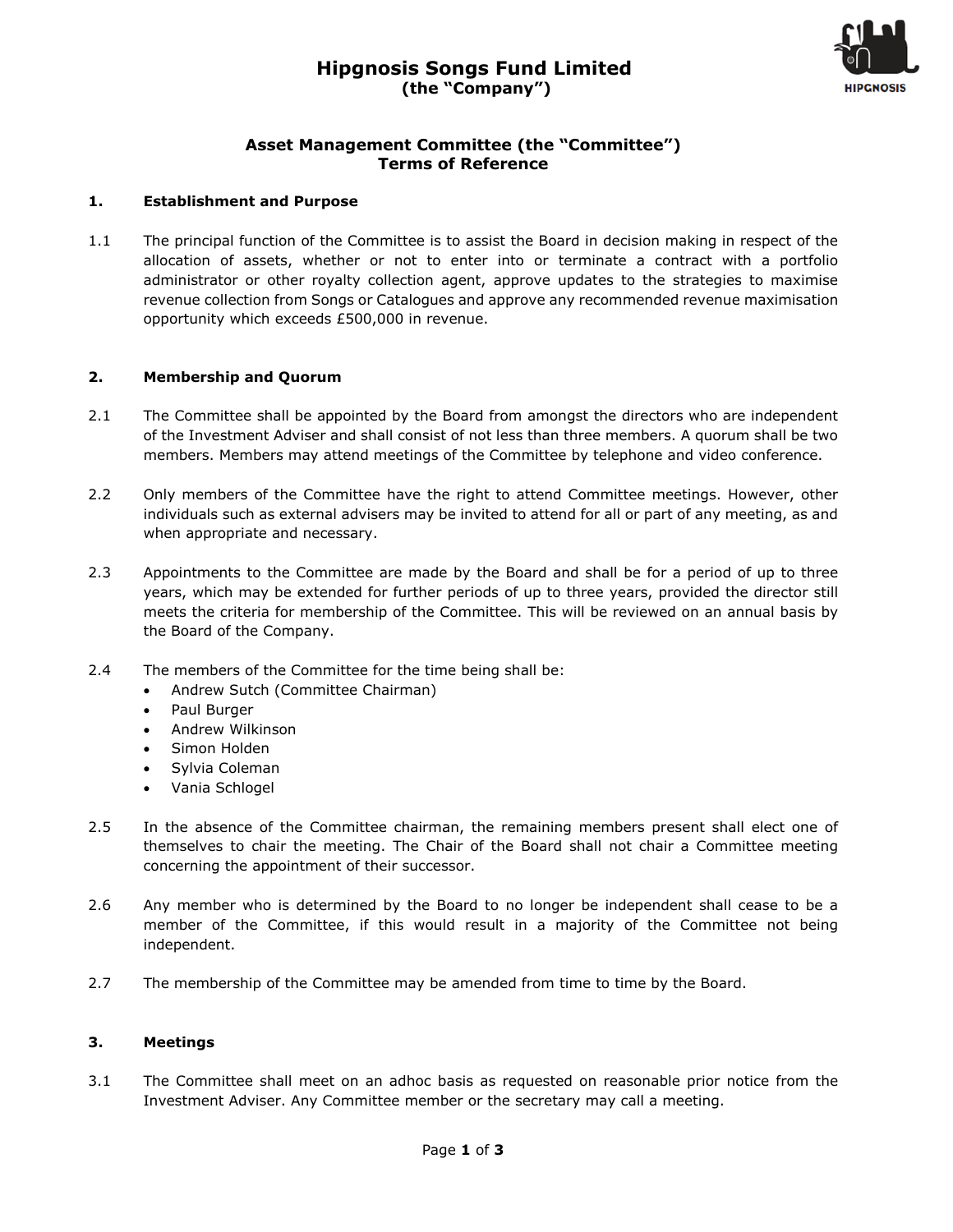# **Hipgnosis Songs Fund Limited (the "Company")**



- 3.2 The Company Secretary shall be the secretary of the Committee (the "**Secretary**").
- 3.3 Unless otherwise agreed, notice of each meeting confirming the venue, time and date, together with an agenda of items to be discussed, shall be forwarded to each member of the Committee, any other person required to attend and all other non-executive directors, at least five working days before the date of the meeting. Supporting papers shall be sent to Committee members and to other attendees as appropriate, at the same time.

#### **4. Minutes of Meetings**

- 4.1 The Secretary shall minute the proceedings and resolutions of all Committee meetings, including the names of those present and in attendance. The Secretary shall ascertain, at the beginning of each meeting, the existence of any conflicts of interest and minute them accordingly.
- 4.2 Draft minutes of Committee meetings shall be circulated promptly to all members of the Committee. Once approved, minutes should be circulated to all other members of the Board unless it would be inappropriate to do so.

#### **5. Authority**

- 5.1 The Committee is authorised by the Board to seek any information it requires from any Director of the Company or any of its subsidiary companies as well as from any Director or employee of the Investment Adviser or the Administrator, and all such Directors and employees are directed by the Board to co=operate with any request made by the Committee.
- 5.2 The Committee may obtain, at the Company's expense, outside legal or other independent professional advice and to secure the attendance of outsiders with relevant experience and expertise if it considers this necessary.
- 5.3 Decision-making authority will vest solely in the hands of the Committee, in regards to the ongoing management and revenue maximisation of the Songs and/or Catalogues acquired by the Company.
- 5.4 To delegate any of its powers to one or more of its members or the Secretary.

#### **6. Duties**

- 6.1 The duties of the Committee shall be:
	- (a) to make any final decision required to be made as to the allocation of assets that might arise under the arrangements with the portfolio administrators;
	- (b) make any final decision required to be made as to whether ot not to enter into or terminate any contract with a portfolio administrator or other royalty collection agent;
	- (c) review, and if considered appropriate, approve any updates to the strategies to maximise revenue collection from the Songs or the Catalogues; and
	- (d) make any final decision required to be made as to whether or not to pursue any recommended revenue maximisation opportunity which exceeds £500,000 in revenue, provided that such decision will be made in a timely manner and the Committee uses